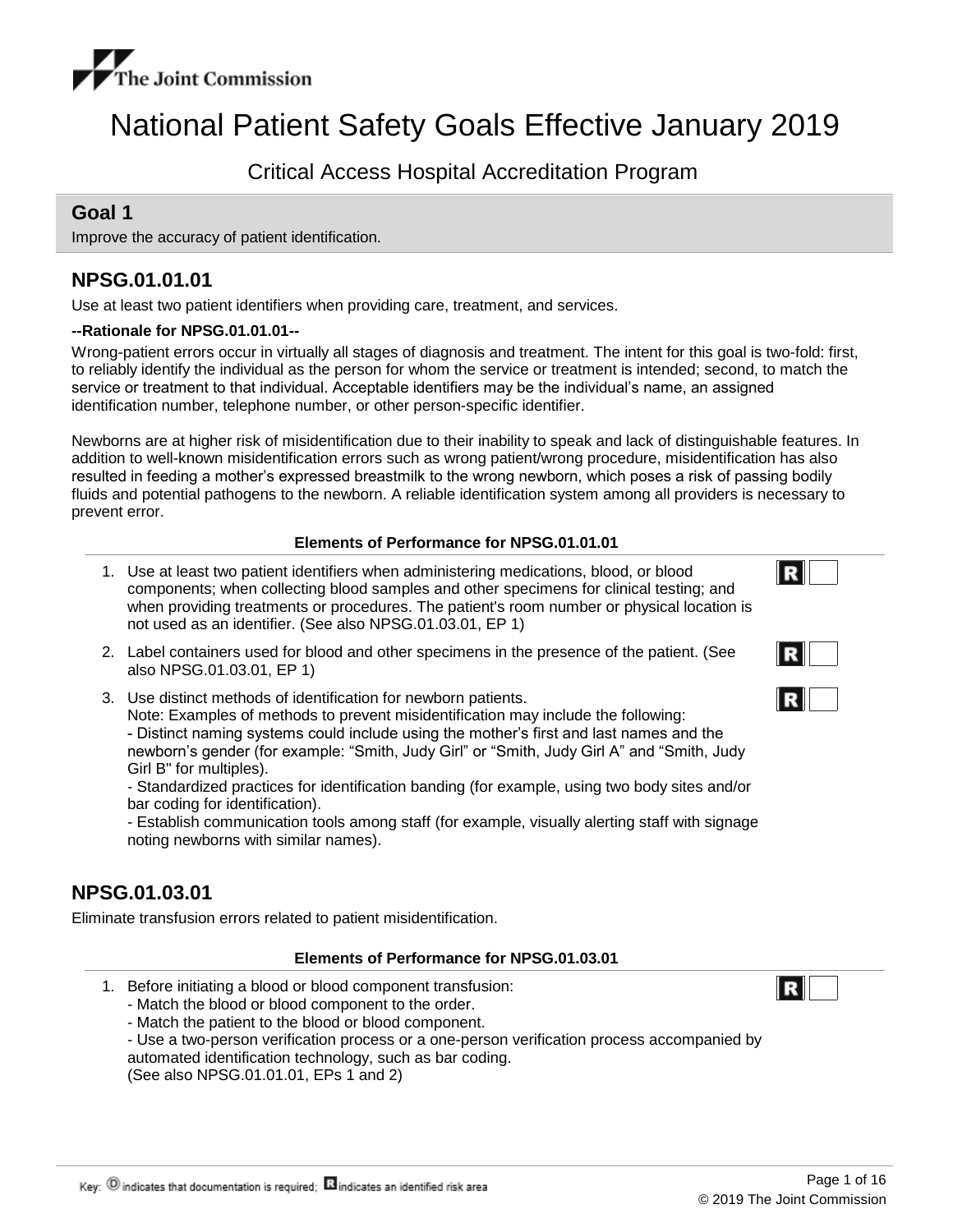- When using a two-person verification process, one individual conducting the identification 2. verification is the qualified transfusionist who will administer the blood or blood component to the patient.
- When using a two-person verification process, the second individual conducting the 3. identification verification is qualified to participate in the process, as determined by the critical access hospital.

Improve the effectiveness of communication among caregivers.

## **NPSG.02.03.01**

Report critical results of tests and diagnostic procedures on a timely basis.

### **--Rationale for NPSG.02.03.01--**

Critical results of tests and diagnostic procedures fall significantly outside the normal range and may indicate a lifethreatening situation. The objective is to provide the responsible licensed caregiver these results within an established time frame so that the patient can be promptly treated.

#### **Elements of Performance for NPSG.02.03.01**

- 1. Develop written procedures for managing the critical results of tests and diagnostic procedures that address the following:
	- The definition of critical results of tests and diagnostic procedures
	- By whom and to whom critical results of tests and diagnostic procedures are reported
	- The acceptable length of time between the availability and reporting of critical results of tests and diagnostic procedures
- 2. Implement the procedures for managing the critical results of tests and diagnostic procedures.
- 3. Evaluate the timeliness of reporting the critical results of tests and diagnostic procedures.



 $R$  (D)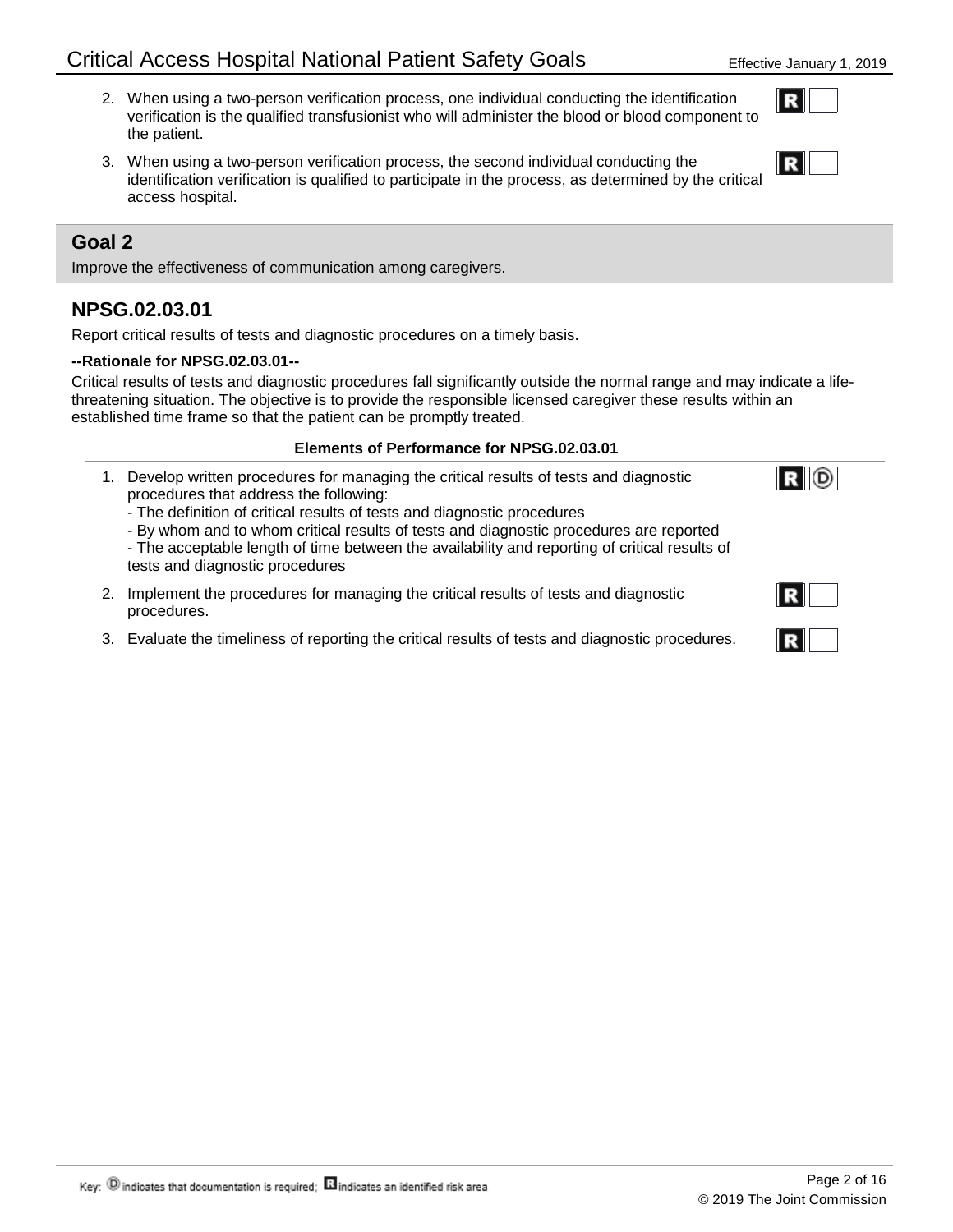Improve the safety of using medications.

## **NPSG.03.04.01**

Label all medications, medication containers, and other solutions on and off the sterile field in perioperative and other procedural settings.

Note: Medication containers include syringes, medicine cups, and basins.

#### **--Rationale for NPSG.03.04.01--**

Medications or other solutions in unlabeled containers are unidentifiable. Errors, sometimes tragic, have resulted from medications and other solutions removed from their original containers and placed into unlabeled containers. This unsafe practice neglects basic principles of safe medication management, yet it is routine in many organizations.

The labeling of all medications, medication containers, and other solutions is a risk-reduction activity consistent with safe medication management. This practice addresses a recognized risk point in the administration of medications in perioperative and other procedural settings. Labels for medications and medication containers are also addressed at MM.05.01.09.

#### **Elements of Performance for NPSG.03.04.01**

In perioperative and other procedural settings both on and off the sterile field, label 1. medications and solutions that are not immediately administered. This applies even if there is only one medication being used. Note: An immediately administered medication is one that an authorized staff member

prepares or obtains, takes directly to a patient, and administers to that patient without any break in the process. Refer to NPSG.03.04.01, EP 5, for information on timing of labeling.

- 2. In perioperative and other procedural settings both on and off the sterile field, labeling occurs when any medication or solution is transferred from the original packaging to another container.
- In perioperative and other procedural settings both on and off the sterile field, medication or 3. solution labels include the following:
	- Medication or solution name
	- Strength
	- Amount of medication or solution containing medication (if not apparent from the container)
	- Diluent name and volume (if not apparent from the container)
	- Expiration date when not used within 24 hours
	- Expiration time when expiration occurs in less than 24 hours

Note: The date and time are not necessary for short procedures, as defined by the critical access hospital.

- 4. Verify all medication or solution labels both verbally and visually. Verification is done by two individuals qualified to participate in the procedure whenever the person preparing the medication or solution is not the person who will be administering it.
- 5. Label each medication or solution as soon as it is prepared, unless it is immediately administered.

Note: An immediately administered medication is one that an authorized staff member prepares or obtains, takes directly to a patient, and administers to that patient without any break in the process.

- 6. Immediately discard any medication or solution found unlabeled.
- 7. Remove all labeled containers on the sterile field and discard their contents at the conclusion of the procedure. Note: This does not apply to multiuse vials that are handled according to infection control

practices.

All medications and solutions both on and off the sterile field and their labels are reviewed by 8. entering and exiting staff responsible for the management of medications.

IR



R



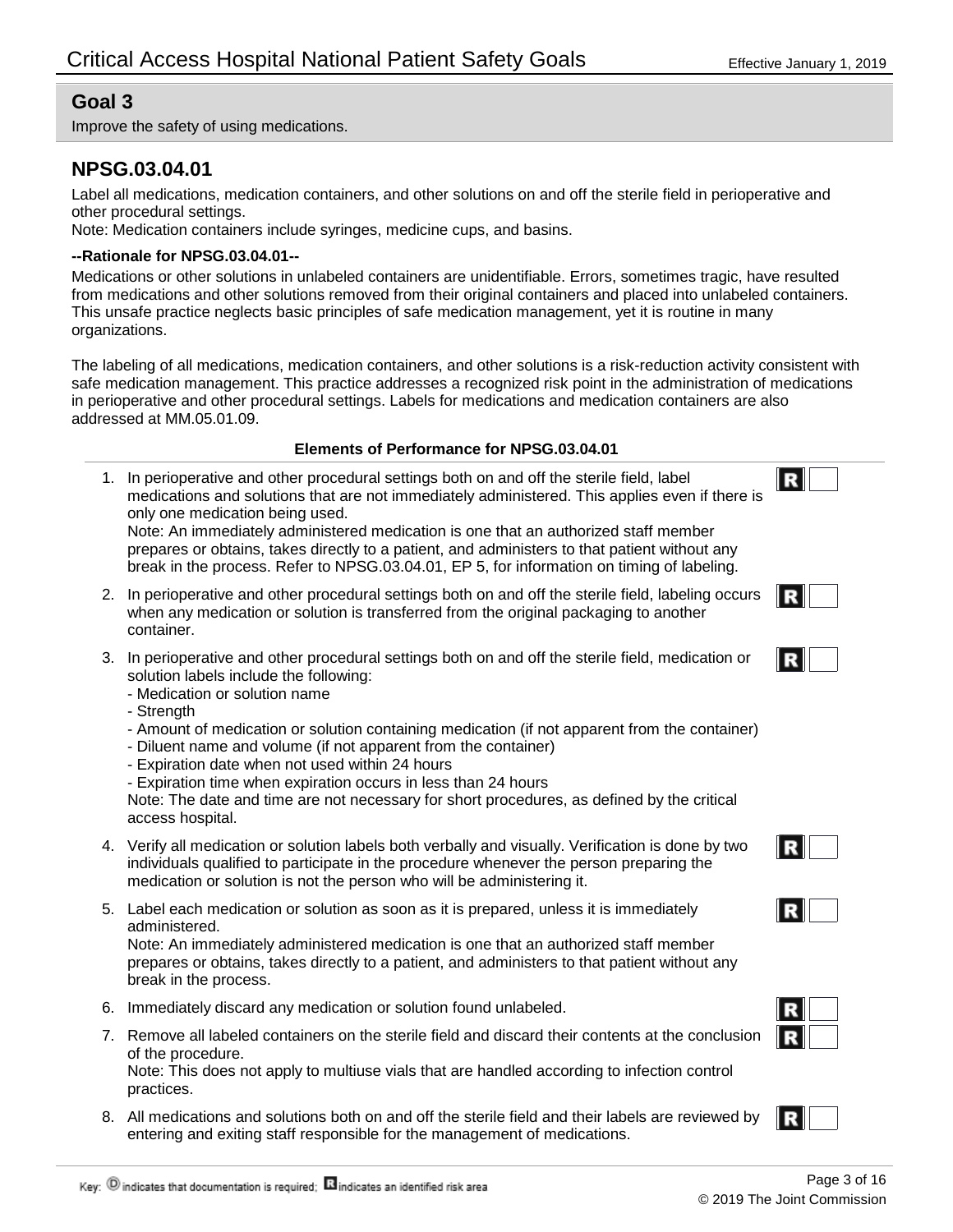## **NPSG.03.05.01**

Reduce the likelihood of patient harm associated with the use of anticoagulant therapy.

Note: This requirement applies only to critical access hospitals that provide anticoagulant therapy and/or long-term anticoagulation prophylaxis (for example, atrial fibrillation) where the clinical expectation is that the patient's laboratory values for coagulation will remain outside normal values. This requirement does not apply to routine situations in which short-term prophylactic anticoagulation is used for venous thrombo-embolism prevention (for example, related to procedures or hospitalization) and the clinical expectation is that the patient's laboratory values for coagulation will remain within (or close to) normal values.

#### **--Rationale for NPSG.03.05.01--**

Anticoagulation therapy can be used as therapeutic treatment for a number of conditions, the most common of which are atrial fibrillation, deep vein thrombosis, pulmonary embolism, and mechanical heart valve implant. However, it is important to note that anticoagulation medications are more likely than others to cause harm due to complex dosing, insufficient monitoring, and inconsistent patient compliance. This National Patient Safety Goal has great potential to positively impact the safety of patients on this class of medications and result in better outcomes.

To achieve better patient outcomes, patient education is a vital component of an anticoagulation therapy program. Effective anticoagulation patient education includes face-to-face interaction with a trained professional who works closely with patients to be sure that they understand the risks involved with anticoagulation therapy, the precautions they need to take, and the need for regular International Normalized Ratio (INR) monitoring. The use of standardized practices for anticoagulation therapy that include patient involvement can reduce the risk of adverse drug events associated with heparin (unfractionated), low molecular weight heparin, and warfarin.

### **Elements of Performance for NPSG.03.05.01**

- 1. Use only oral unit-dose products, prefilled syringes, or premixed infusion bags when these types of products are available. Note: For pediatric patients, prefilled syringe products should be used only if specifically designed for children.
- 2. Use approved protocols for the initiation and maintenance of anticoagulant therapy.
- 3. Before starting a patient on warfarin, assess the patient's baseline coagulation status; for all patients receiving warfarin therapy, use a current International Normalized Ratio (INR) to adjust this therapy. The baseline status and current INR are documented in the medical record.

Note: The patient's baseline coagulation status can be assessed in a number of ways, including through a laboratory test or by identifying risk factors such as age, weight, bleeding tendency, and genetic factors.

- Use authoritative resources to manage potential food and drug interactions for patients 4. receiving warfarin.
- When heparin is administered intravenously and continuously, use programmable pumps in 5. order to provide consistent and accurate dosing.
- 6. A written policy addresses baseline and ongoing laboratory tests that are required for anticoagulants.
- 7. Provide education regarding anticoagulant therapy to prescribers, staff, patients, and families. Patient/family education includes the following:
	- The importance of follow-up monitoring
	- Compliance
	- Drug-food interactions
	- The potential for adverse drug reactions and interactions
- Evaluate anticoagulation safety practices, take action to improve practices, and measure the 8. effectiveness of those actions in a time frame determined by the organization.



R

 $\Gamma = \Gamma$ 





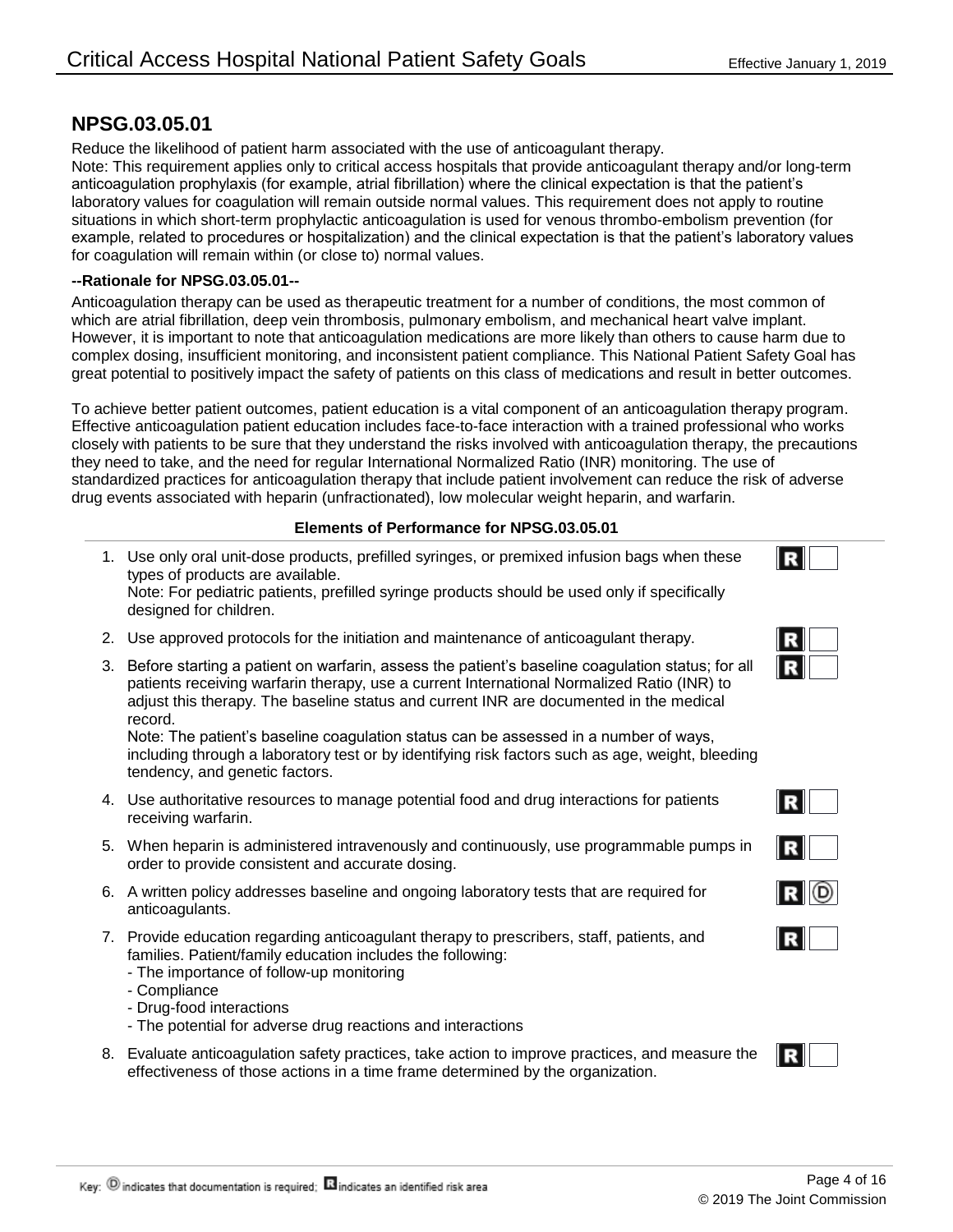## **Introduction to Reconciling Medication Information**

The large number of people receiving health care who take multiple medications and the complexity of managing those medications make medication reconciliation an important safety issue. In medication reconciliation, a clinician compares the medications a patient should be using (and is actually using) to the new medications that are ordered for the patient and resolves any discrepancies.

The Joint Commission recognizes that organizations face challenges with medication reconciliation. The best medication reconciliation requires a complete understanding of what the patient was prescribed and what medications the patient is actually taking. It can be difficult to obtain a complete list from every patient in an encounter, and accuracy is dependent on the patient's ability and willingness to provide this information. A good faith effort to collect this information is recognized as meeting the intent of the requirement. As health care evolves with the adoption of more sophisticated systems (such as centralized databases for prescribing and collecting medication information), the effectiveness of these processes will grow.

This National Patient Safety Goal (NPSG) focuses on the risk points of medication reconciliation. The elements of performance in this NPSG are designed to help organizations reduce negative patient outcomes associated with medication discrepancies. Some aspects of the care process that involve the management of medications are addressed in the standards rather than in this goal. These include coordinating information during transitions in care both within and outside of the organization (PC.02.02.01), patient education on safe medication use (PC.02.03.01), and communications with other providers (PC.04.02.01).

In settings where medications are not routinely prescribed or administered, this NPSG provides organizations with the flexibility to decide what medication information they need to collect based on the services they provide to patients. It is often important for clinicians to know what medications the patient is taking when planning care, treatment, and services, even in situations where medications are not used. A new requirement in this NPSG addresses the patient's role in medication safety: it requires organizations to inform the patient about the importance of maintaining updated medication information.

## **NPSG.03.06.01**

Maintain and communicate accurate patient medication information.

#### **--Rationale for NPSG.03.06.01--**

There is evidence that medication discrepancies can affect patient outcomes. Medication reconciliation is intended to identify and resolve discrepancies—it is a process of comparing the medications a patient is taking (and should be taking) with newly ordered medications. The comparison addresses duplications, omissions, and interactions, and the need to continue current medications. The types of information that clinicians use to reconcile medications include (among others) medication name, dose, frequency, route, and purpose. Organizations should identify the information that needs to be collected to reconcile current and newly ordered medications and to safely prescribe medications in the future.

#### **Elements of Performance for NPSG.03.06.01**

- Obtain information on the medications the patient is currently taking when he or she is 1. admitted to the critical access hospital or is seen in an outpatient setting. This information is documented in a list or other format that is useful to those who manage medications. Note 1: Current medications include those taken at scheduled times and those taken on an as-needed basis. See the Glossary for a definition of medications. Note 2: It is often difficult to obtain complete information on current medications from a patient. A good faith effort to obtain this information from the patient and/or other sources will be considered as meeting the intent of the EP.
- 2. Define the types of medication information to be collected in non-24-hour settings and R different patient circumstances. Note 1: Examples of non-24-hour settings include the emergency department, primary care, outpatient radiology, ambulatory surgery, and diagnostic settings. Note 2: Examples of medication information that may be collected include name, dose, route, frequency, and purpose.

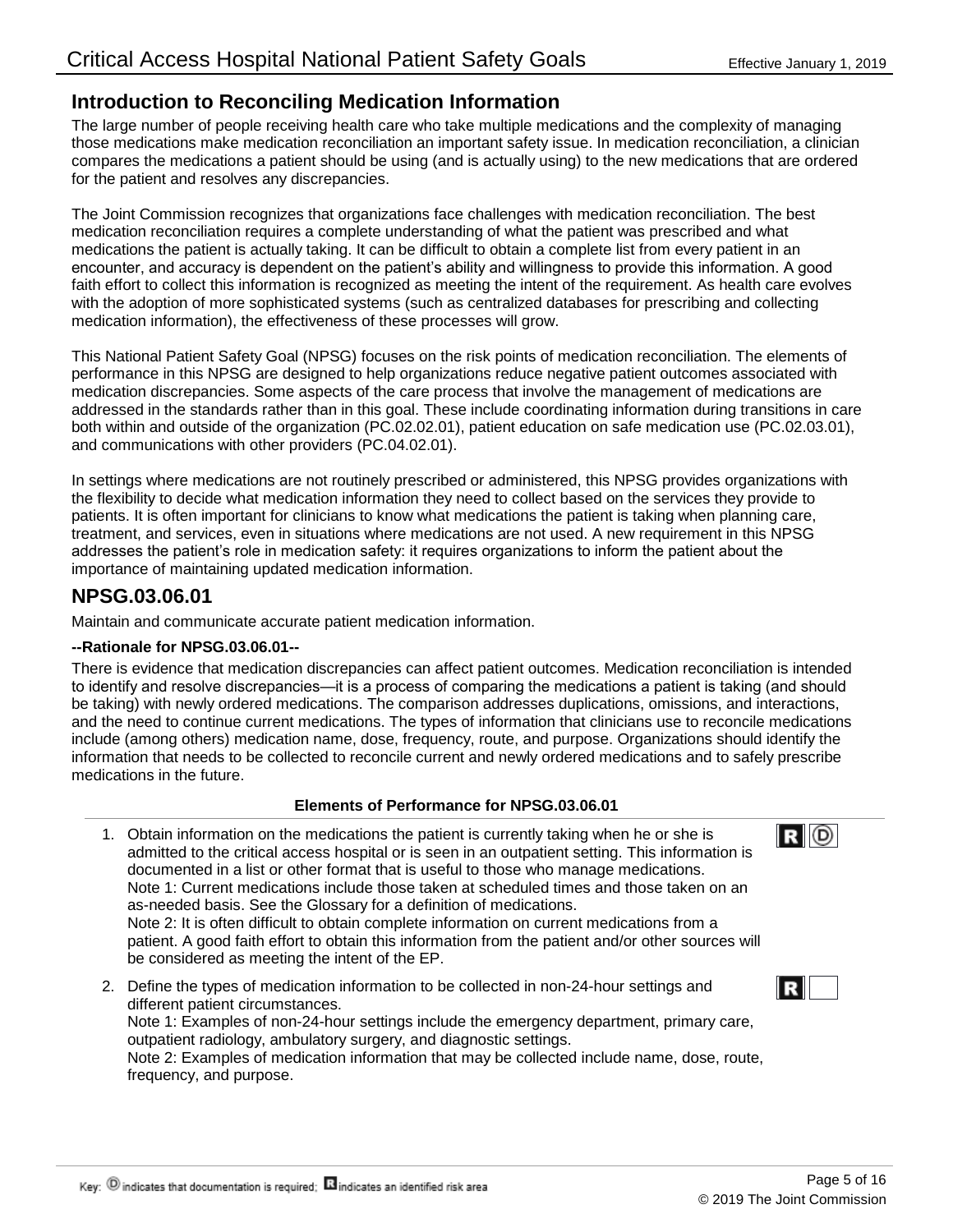Compare the medication information the patient brought to the critical access hospital with 3. the medications ordered for the patient by the critical access hospital in order to identify and resolve discrepancies.

Note: Discrepancies include omissions, duplications, contraindications, unclear information, and changes. A qualified individual, identified by the critical access hospital, does the comparison. (See also HR.01.06.01, EP 1)

- 4. Provide the patient (or family as needed) with written information on the medications the patient should be taking when he or she is discharged from the critical access hospital or at the end of an outpatient encounter (for example, name, dose, route, frequency, purpose). Note: When the only additional medications prescribed are for a short duration, the medication information the critical access hospital provides may include only those medications. For more information about communications to other providers of care when the patient is discharged or transferred, refer to Standard PC.04.02.01.
- Explain the importance of managing medication information to the patient when he or she is 5. discharged from the critical access hospital or at the end of an outpatient encounter. Note: Examples include instructing the patient to give a list to his or her primary care physician; to update the information when medications are discontinued, doses are changed, or new medications (including over-the-counter products) are added; and to carry medication information at all times in the event of emergency situations. (For information on patient education on medications, refer to Standards MM.06.01.03, PC.02.03.01, and PC.04.01.05.)

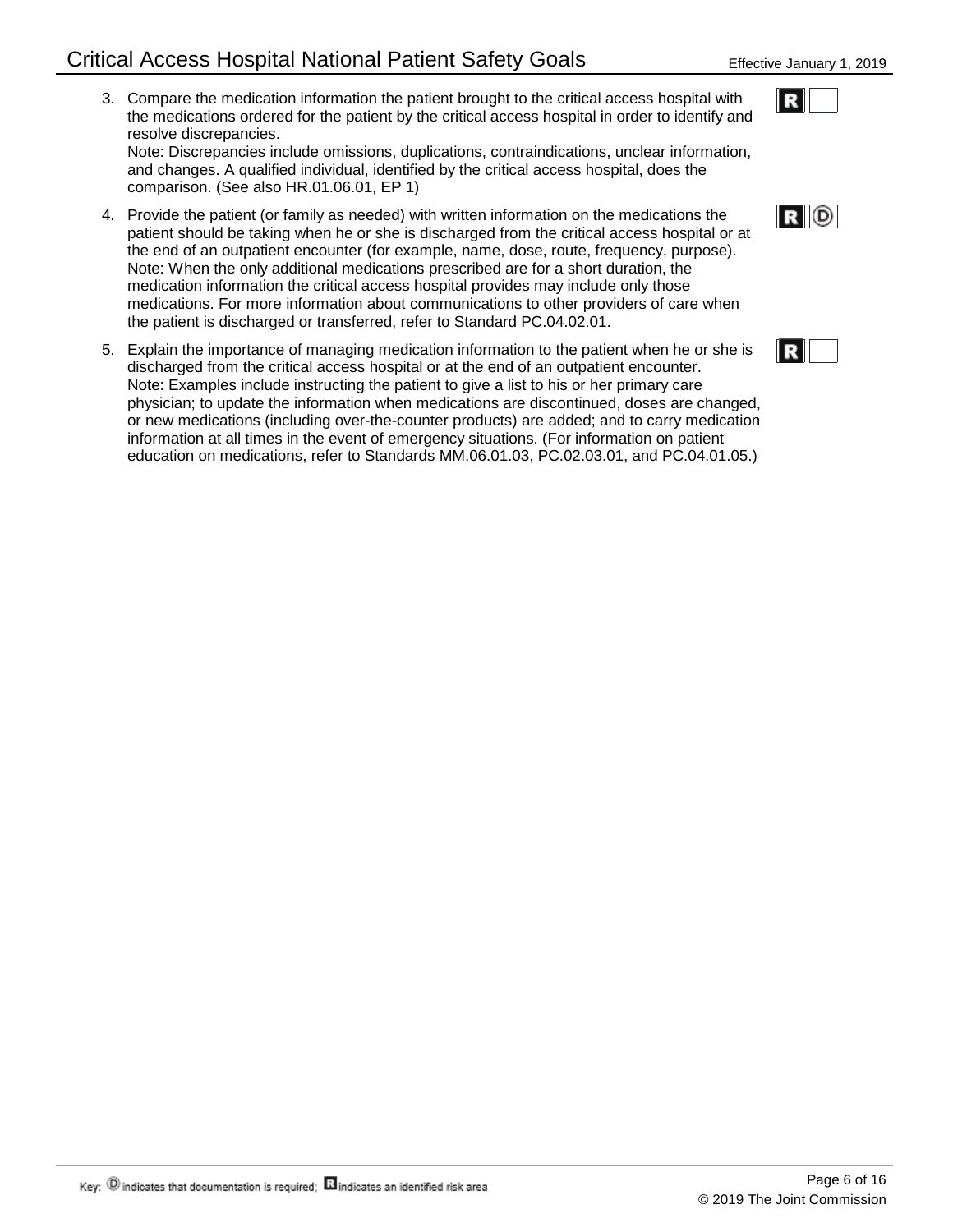Reduce the harm associated with clinical alarm systems.

## **NPSG.06.01.01**

Improve the safety of clinical alarm systems.

#### **--Rationale for NPSG.06.01.01--**

Clinical alarm systems are intended to alert caregivers of potential patient problems, but if they are not properly managed, they can compromise patient safety. This is a multifaceted problem. In some situations, individual alarm signals are difficult to detect. At the same time, many patient care areas have numerous alarm signals and the resulting noise and displayed information tends to desensitize staff and cause them to miss or ignore alarm signals or even disable them. Other issues associated with effective clinical alarm system management include too many devices with alarms, default settings that are not at an actionable level, and alarm limits that are too narrow. These issues vary greatly among critical access hospitals and even within different units in a single critical access hospital.

There is general agreement that this is an important safety issue. Universal solutions have yet to be identified, but it is important for a critical access hospital to understand its own situation and to develop a systematic, coordinated approach to clinical alarm system management. Standardization contributes to safe alarm system management, but it is recognized that solutions may have to be customized for specific clinical units, groups of patients, or individual patients. This NPSG focuses on managing clinical alarm systems that have the most direct relationship to patient safety. As alarm system management solutions are identified, this NPSG will be updated to reflect best practices. \*

Footnote \*: Additional information on alarm safety can be found on the AAMI website http://www.aami.org/htsi/alarms/. Also, the ECRI Institute has identified alarm hazards as one of the top technology hazards for 2013; more information on this hazard list can be found at

#### **Elements of Performance for NPSG.06.01.01**

- 1. Leaders establish alarm system safety as a critical access hospital priority.
- 2. Identify the most important alarm signals to manage based on the following:
	- Input from the medical staff and clinical departments
	- Risk to patients if the alarm signal is not attended to or if it malfunctions

- Whether specific alarm signals are needed or unnecessarily contribute to alarm noise and alarm fatigue

- Potential for patient harm based on internal incident history
- Published best practices and guidelines

(For more information on managing medical equipment risks, refer to Standard EC.02.04.01.)

- Establish policies and procedures for managing the alarms identified in EP 2 above that, at a 3. minimum, address the following:
	- Clinically appropriate settings for alarm signals
	- When alarm signals can be disabled
	- When alarm parameters can be changed
	- Who in the organization has the authority to set alarm parameters
	- Who in the organization has the authority to change alarm parameters
	- Who in the organization has the authority to set alarm parameters to "off"
	- Monitoring and responding to alarm signals

- Checking individual alarm signals for accurate settings, proper operation, and detectability (For more information, refer to Standard EC.02.04.03)

Educate staff and licensed independent practitioners about the purpose and proper operation 4. of alarm systems for which they are responsible.

R D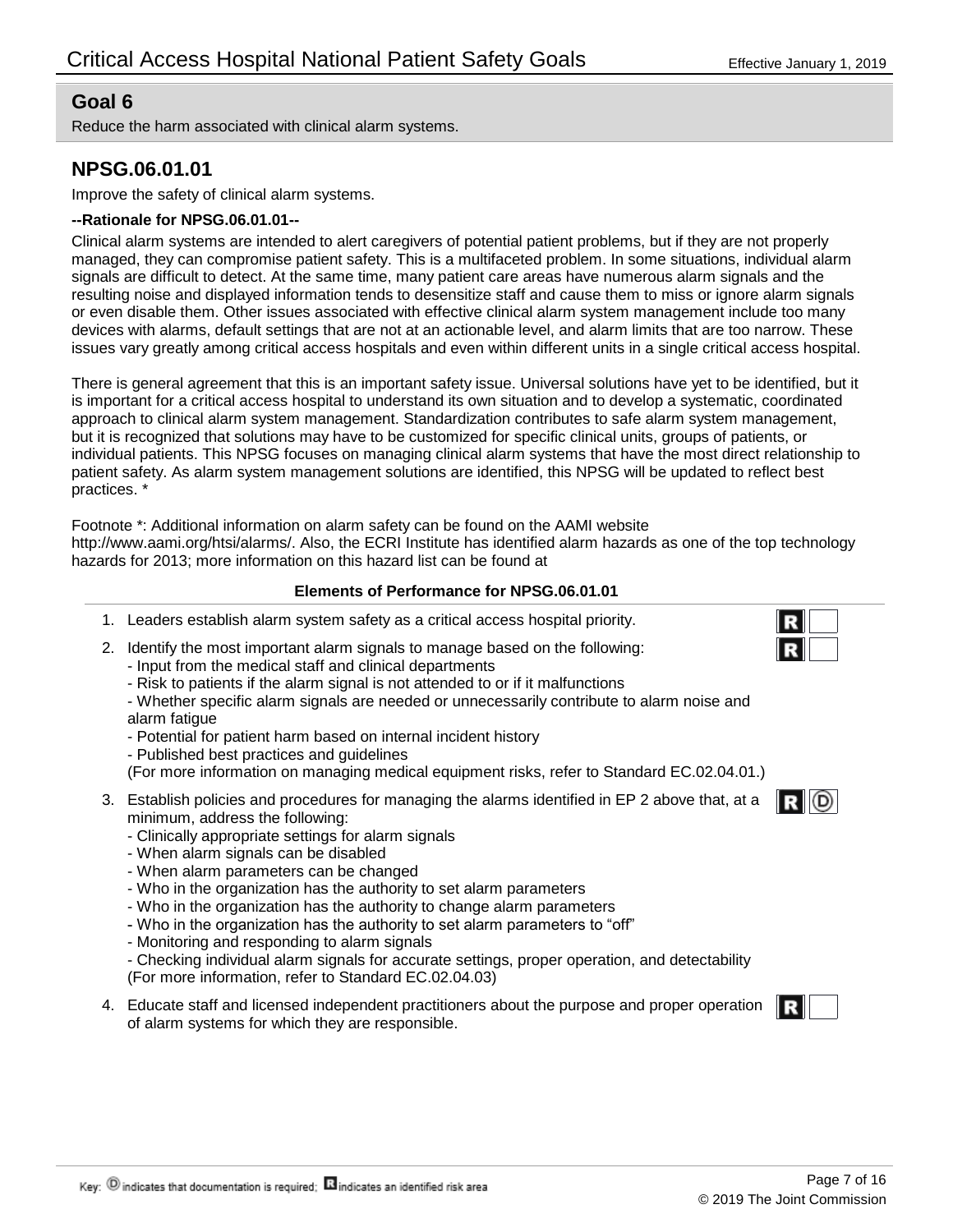Reduce the risk of health care–associated infections.

## **NPSG.07.01.01**

Comply with either the current Centers for Disease Control and Prevention (CDC) hand hygiene guidelines or the current World Health Organization (WHO) hand hygiene guidelines.

#### **--Rationale for NPSG.07.01.01--**

According to the Centers for Disease Control and Prevention, each year, millions of people acquire an infection while receiving care, treatment, and services in a health care organization. Consequently, health care–associated infections (HAIs) are a patient safety issue affecting all types of health care organizations. One of the most important ways to address HAIs is by improving the hand hygiene of health care staff. Compliance with the World Health Organization (WHO) or Centers for Disease Control and Prevention (CDC) hand hygiene guidelines will reduce the transmission of infectious agents by staff to patients, thereby decreasing the incidence of HAIs. To ensure compliance with this National Patient Safety Goal, an organization should assess its compliance with the CDC and/or WHO guidelines through a comprehensive program that provides a hand hygiene policy, fosters a culture of hand hygiene, and monitors compliance and provides feedback.

#### **Elements of Performance for NPSG.07.01.01**

- 1. Implement a program that follows categories IA, IB, and IC of either the current Centers for Disease Control and Prevention (CDC) or the current World Health Organization (WHO) hand hygiene guidelines. (See also IC.01.04.01, EP 1)
- 2. Set goals for improving compliance with hand hygiene guidelines. (See also IC.03.01.01, EP 1)
- 3. Improve compliance with hand hygiene guidelines based on established goals.

R

## **NPSG.07.03.01**

Implement evidence-based practices to prevent health care–associated infections due to multidrug-resistant organisms in critical access hospitals.

Note: This requirement applies to, but is not limited to, epidemiologically important organisms such as methicillinresistant Staphylococcus aureus (MRSA), Clostridium difficile (CDI), vancomycin-resistant enterococci (VRE), carbapenem-resistant enterobacteriaceae (CRE), and other multidrug-resistant gram-negative bacteria.

#### **--Rationale for NPSG.07.03.01--**

Patients continue to acquire health care–associated infections at an alarming rate. Risks and patient populations, however, differ between critical access hospitals. Therefore, prevention and control strategies must be tailored to the specific needs of each critical access hospital based on its risk assessment. The elements of performance for this requirement are designed to help reduce or prevent health care–associated infections from epidemiologically important multidrug-resistant organisms (MDROs).

Note: Hand hygiene, contact precautions, as well as cleaning and disinfecting patient care equipment and the patient's environment are essential strategies for preventing the spread of health care–associated infections. Hand hygiene is addressed in NPSG.07.01.01. Contact precautions for patients with epidemiologically significant multidrug-resistant organisms (MDROs) are covered in IC.02.01.01, EP 3. Cleaning and disinfecting patient care equipment are addressed in IC.02.02.01.

#### **Elements of Performance for NPSG.07.03.01**

- Conduct periodic risk assessments (in time frames defined by the critical access hospital) for 1. multidrug-resistant organism acquisition and transmission. (See also IC.01.03.01, EPs 1–3)
- Educate staff and licensed independent practitioners about multidrug-resistant organisms 2. and prevention strategies. Education occurs upon hire or granting of initial privileges and

periodically thereafter as determined by the organization. Note: The education provided recognizes the diverse roles of staff and licensed independent practitioners and is consistent with their roles within the organization.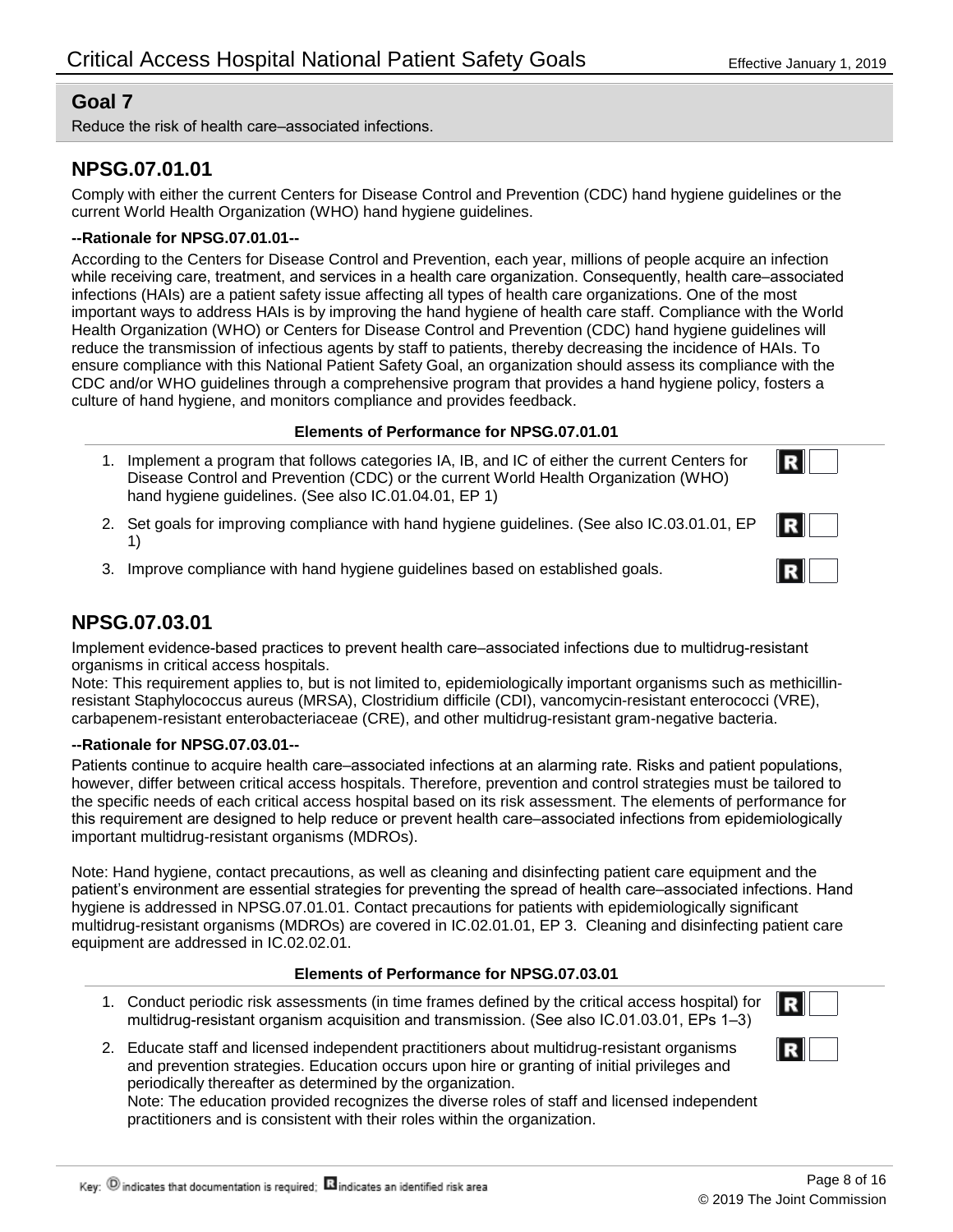- Educate patients, and their families as needed, who are infected or colonized with a 3. multidrug-resistant organism about health care–associated infection prevention strategies.
- 4. Implement a surveillance program for multidrug-resistant organisms based on the risk assessment.

Note: Surveillance may be targeted rather than hospitalwide.

- Measure and monitor multidrug-resistant organism prevention processes and outcomes, 5. including the following:
	- Multidrug-resistant organism infection rates using evidence-based metrics
	- Compliance with evidence-based guidelines or best practices

- Evaluation of the education program provided to staff and licensed independent practitioners (See also MM.09.01.01, EP 5)

Note: Surveillance may be targeted rather than hospitalwide.

- 6. Provide multidrug-resistant organism process and outcome data to key stakeholders, including leaders, licensed independent practitioners, nursing staff, and other clinicians.
- 7. Implement policies and practices aimed at reducing the risk of transmitting multidrugresistant organisms. These policies and practices meet regulatory requirements and are aligned with evidence-based standards (for example, the Centers for Disease Control and Prevention (CDC) and/or professional organization guidelines).
- When indicated by the risk assessment, implement a laboratory-based alert system that 8. identifies new patients with multidrug-resistant organisms. Note: The alert system may use telephones, faxes, pagers, automated and secure electronic alerts, or a combination of these methods.
- When indicated by the risk assessment, implement an alert system that identifies readmitted 9. or transferred patients who are known to be positive for multidrug-resistant organisms. Note 1: The alert system information may exist in a separate electronic database or may be integrated into the admission system. The alert system may be either manual or electronic or a combination of both.

Note 2: Each critical access hospital may define its own parameters in terms of time and clinical manifestation to determine which readmitted patients require isolation.

## **NPSG.07.04.01**

Implement evidence-based practices to prevent central line–associated bloodstream infections. Note: This requirement covers short- and long-term central venous catheters and peripherally inserted central catheter (PICC) lines.

## **Elements of Performance for NPSG.07.04.01**

- Educate staff and licensed independent practitioners who are involved in managing central 1. lines about central line–associated bloodstream infections and the importance of prevention. Education occurs upon hire or granting of initial privileges and periodically thereafter as determined by the organization.
- 2. Prior to insertion of a central venous catheter, educate patients and, as needed, their families about central line–associated bloodstream infection prevention.
- 3. Implement policies and practices aimed at reducing the risk of central line–associated bloodstream infections. These policies and practices meet regulatory requirements and are aligned with evidence-based standards (for example, the Centers for Disease Control and Prevention (CDC) and/or professional organization guidelines).
- Conduct periodic risk assessments for central line–associated bloodstream infections, 4. monitor compliance with evidence-based practices, and evaluate the effectiveness of prevention efforts. The risk assessments are conducted in time frames defined by the critical access hospital, and this infection surveillance activity is hospitalwide, not targeted.





|--|



|--|--|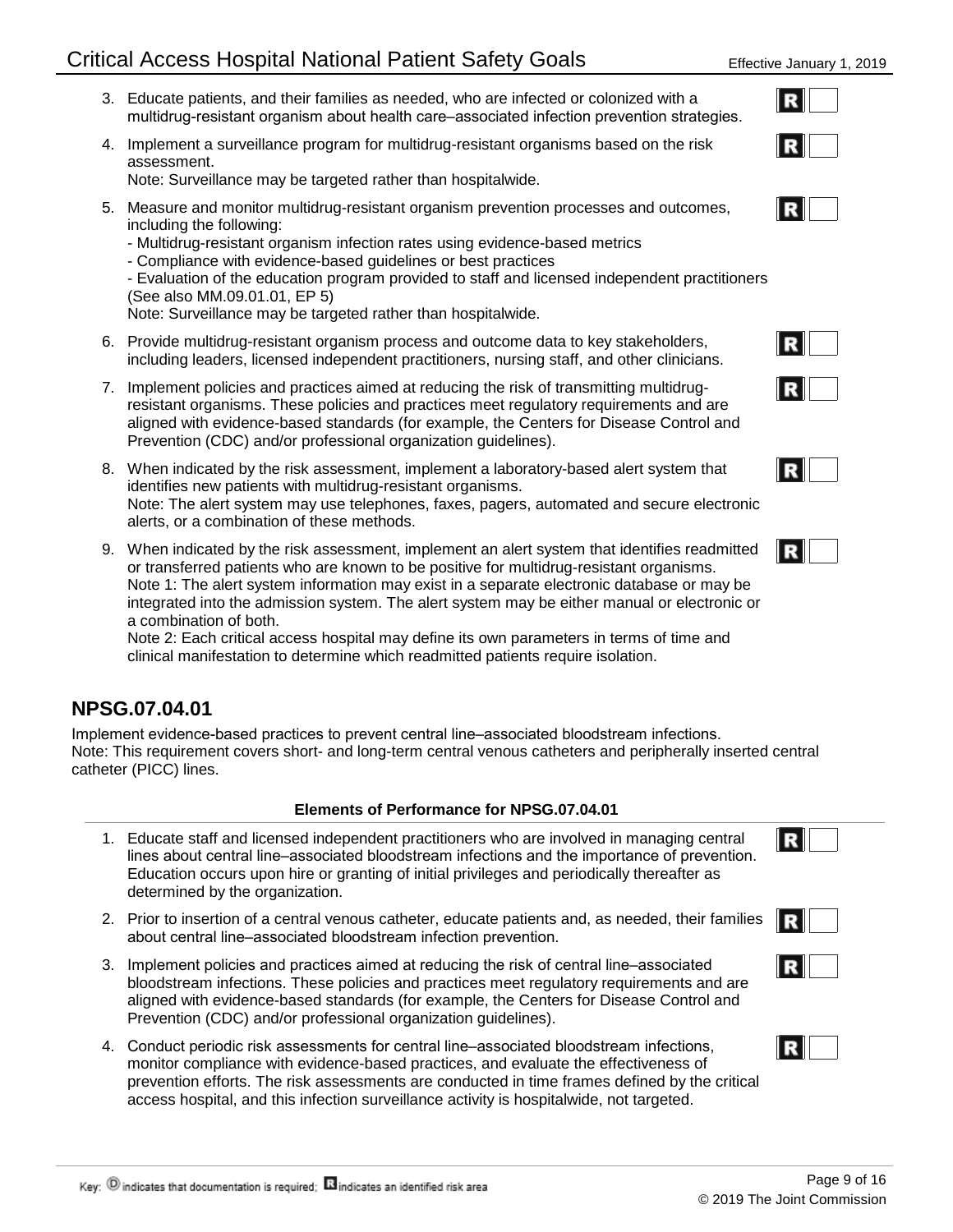- 5. Provide central line–associated bloodstream infection rate data and prevention outcome measures to key stakeholders, including leaders, licensed independent practitioners, nursing staff, and other clinicians.
- 6. Use a catheter checklist and a standardized protocol for central venous catheter insertion.
- 7. Use a standardized supply cart or kit that contains all necessary components for the insertion of central venous catheters.
- 8. Perform hand hygiene prior to catheter insertion or manipulation.
- 9. Use maximum sterile barrier precautions during central venous catheter insertion.
- For adult patients, do not insert catheters into the femoral vein unless other sites are 10. unavailable.
- 11. Use an alcoholic chlorhexidine antiseptic for skin preparation during central venous catheter insertion unless contraindicated.
- 12. Use a standardized protocol to disinfect catheter hubs and injection ports before accessing the ports.
- 13. Evaluate all central venous catheters routinely and remove nonessential catheters.

## **NPSG.07.05.01**

Implement evidence-based practices for preventing surgical site infections.

### **Elements of Performance for NPSG.07.05.01**

- Educate staff and licensed independent practitioners involved in surgical procedures about 1. surgical site infections and the importance of prevention. Education occurs upon hire, annually thereafter, and when involvement in surgical procedures is added to an individual's job responsibilities.
- 2. Educate patients, and their families as needed, who are undergoing a surgical procedure about surgical site infection prevention.
- 3. Implement policies and practices aimed at reducing the risk of surgical site infections. These policies and practices meet regulatory requirements and are aligned with evidence-based guidelines (for example, the Centers for Disease Control and Prevention (CDC) and/or professional organization guidelines).
- 4. As part of the effort to reduce surgical site infections:

- Conduct periodic risk assessments for surgical site infections in a time frame determined by the critical access hospital.

- Select surgical site infection measures using best practices or evidence-based guidelines.
- Monitor compliance with best practices or evidence-based guidelines.
- Evaluate the effectiveness of prevention efforts.

Note: Surveillance may be targeted to certain procedures based on the critical access hospital's risk assessment.

Measure surgical site infection rates for the first 30 or 90 days following surgical procedures 5. based on National Healthcare Safety Network (NHSN) procedural codes. The critical access hospital's measurement strategies follow evidence-based guidelines.

Note 1: Surveillance may be targeted to certain procedures based on the critical access hospital's risk assessment.

Note 2: The NHSN is the Centers for Disease Control and Prevention's health care–associated infection tracking system. NHSN provides facilities, states, regions, and the nation with data needed to identify problem areas, measure progress of prevention efforts, and ultimately eliminate health care–associated infections. For more information on NHSN procedural codes, see http://www.cdc.gov/nhsn/CPTcodes/ssi-cpt.html.









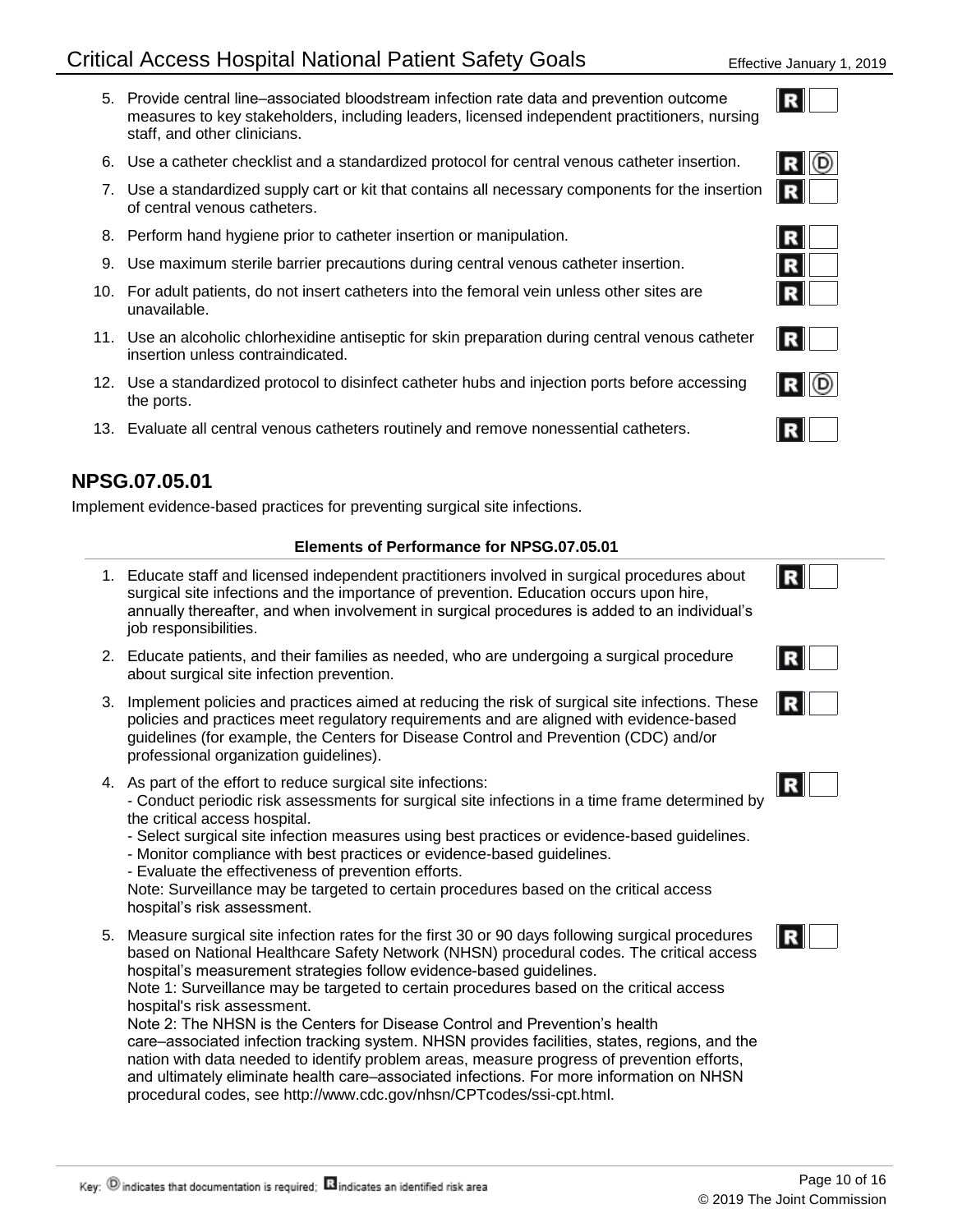- 6. Provide process and outcome (for example, surgical site infection rate) measure results to key stakeholders.
- 7. Administer antimicrobial agents for prophylaxis for a particular procedure or disease according to methods cited in scientific literature or endorsed by professional organizations. ' Footnote \*: A limited number of National Patient Safety Goals contain requirements for practices that reflect current science and medical knowledge. In these cases, the element of performance refers to a practice that is cited in scientific literature or endorsed by professional organizations. This means that the practice used by the critical access hospital must be validated by an authoritative source. The authoritative source may be a study published in a peer-reviewed journal that clearly demonstrates the efficacy of that practice or endorsement of the practice by a professional organization(s) and/or a government agency(ies). It is not acceptable to follow a practice that is not supported by evidence or widespread consensus. During the on-site survey, surveyors will explore the source of the practices the critical access hospital follows.
- When hair removal is necessary, use a method that is cited in scientific literature or endorsed 8. by professional organizations.

Footnote \*: A limited number of National Patient Safety Goals contain requirements for practices that reflect current science and medical knowledge. In these cases, the element of performance refers to a practice that is cited in scientific literature or endorsed by professional organizations. This means that the practice used by the critical access hospital must be validated by an authoritative source. The authoritative source may be a study published in a peer-reviewed journal that clearly demonstrates the efficacy of that practice or endorsement of the practice by a professional organization(s) and/or a government agency(ies). It is not acceptable to follow a practice that is not supported by evidence or widespread consensus. During the on-site survey, surveyors will explore the source of the practices the critical access hospital follows.

## **NPSG.07.06.01**

Implement evidence-based practices to prevent indwelling catheter-associated urinary tract infections (CAUTI). Note: Evidence-based guidelines for CAUTI are located at:

- Compendium of Strategies to Prevent Healthcare-Associated Infections in Acute Care Hospitals, 2014 at http://journals.cambridge.org/action/displayAbstract?fromPage=online&aid=10312260&fulltextType=RA&fileId=S089 9823X00193845

- APIC Implementation Guide: Guide to Preventing Catheter-Associated Urinary Tract Infections, 2014 at http://apic.org/Resource\_/EliminationGuideForm/0ff6ae59-0a3a-4640-97b5-eee38b8bed5b/File/CAUTI\_06.pdf - Guideline for Prevention of Catheter-associated Urinary Tract Infections, 2009 at https://www.cdc.gov/infectioncontrol/pdf/guidelines/cauti-guidelines.pdf

#### **Elements of Performance for NPSG.07.06.01**

- Educate staff and licensed independent practitioners involved in the use of indwelling urinary 1. catheters about CAUTI and the importance of infection prevention. Education occurs upon hire or granting of initial privileges and when involvement in indwelling catheter care is added to an individual's job responsibilities. Ongoing education and competence assessment occur at intervals established by the organization.
- Educate patients who will have an indwelling catheter, and their families as needed, on 2. CAUTI prevention and the symptoms of a urinary tract infection. Note: See FAQs about "Catheter-associated Urinary Tract Infection" at http://www.sheaonline.org/images/patients/NNL\_CA-UTI.pdf



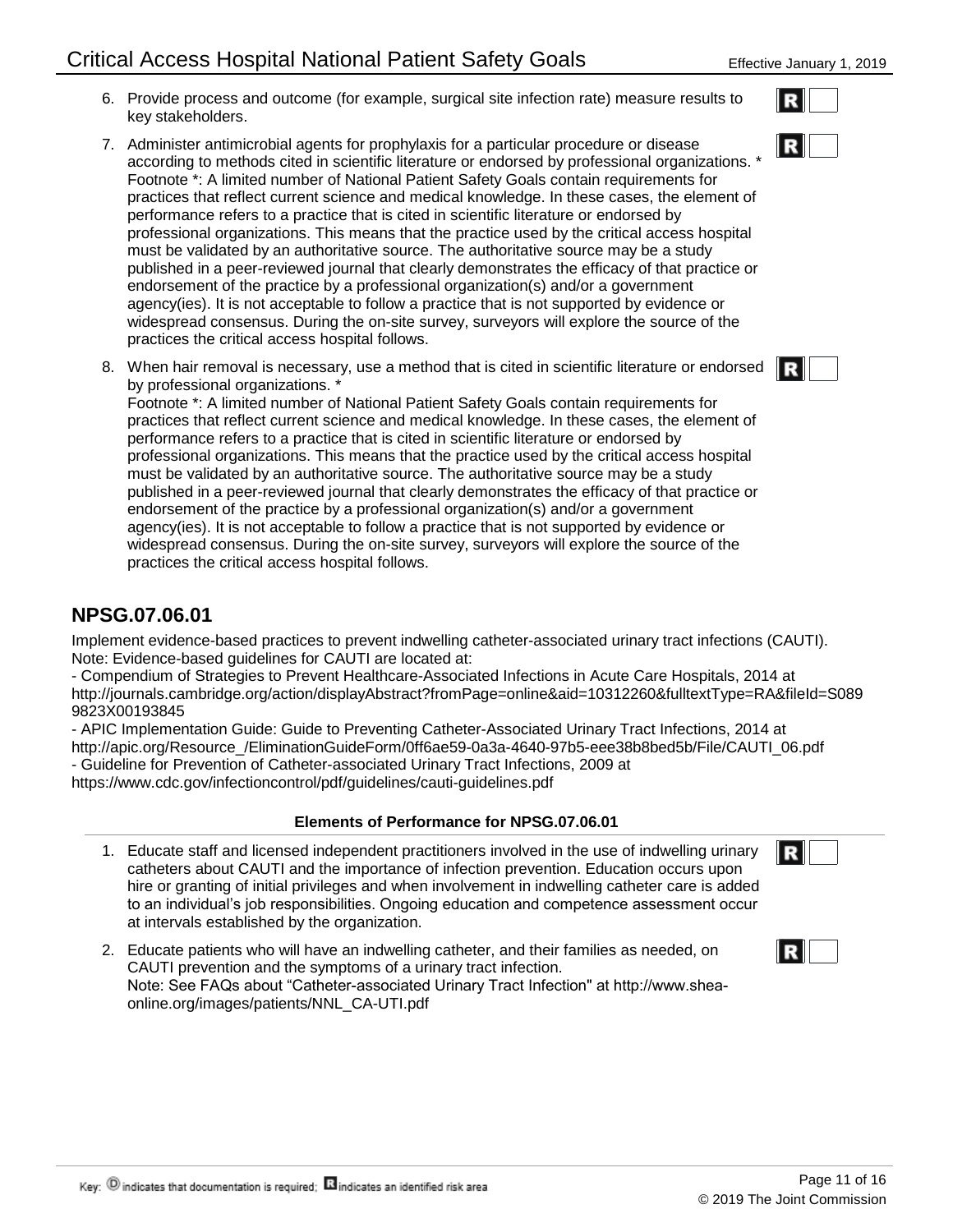- Develop written criteria, using established evidence-based guidelines, for placement of an 3. indwelling urinary catheter. Written criteria are revised as scientific evidence changes. Note: Examples of criteria for placement of an indwelling urinary catheter include the following:
	- Critically ill patients who need accurate urinary output measurements
	- Patients with acute urinary retention or bladder outlet obstruction
	- Patients who require prolonged immobilization (for example, a potentially unstable thoracic
	- or lumbar spine or multiple traumatic injuries such as pelvic fractures) - Incontinent patients with an open sacral wound or perineal wounds
	- Perioperative use for selected surgical procedures, such as patients undergoing urologic
	- surgery or other surgery on contiguous structures of the genitourinary tract; patients who will have a prolonged duration of surgery (catheters inserted for this

reason should be removed in a post-anesthesia care unit); patients anticipated to receive large-volume infusions or diuretics during surgery; patients needing intraoperative monitoring of urinary output

- End-of-life care
- Neurogenic bladder
- Follow written procedures based on established evidence-based guidelines for inserting and 4. maintaining an indwelling urinary catheter. The procedures address the following:
	- Limiting use and duration
	- Performing hand hygiene prior to catheter insertion or maintenance care
	- Using aseptic techniques for site preparation, equipment, and supplies
	- Securing catheters for unobstructed urine flow and drainage
	- Maintaining the sterility of the urine collection system
	- Replacing the urine collection system when required
	- Collecting urine samples

Note: There are medical conditions that require a prolonged use of an indwelling urinary catheter in order to avoid adverse events and promote patient safety. Examples can include, but are not limited to, patients with a spinal cord injury, multiple sclerosis, Parkinson's disease, and spina bifida.

- Measure and monitor catheter-associated urinary tract infection prevention processes and 5. outcomes in high-volume areas by doing the following:
	- Selecting measures using evidence-based guidelines or best practices

- Having a consistent method for medical record documentation of indwelling urinary catheter

- use, insertion, and maintenance
- Monitoring compliance with evidence-based guidelines or best practices
- Evaluating the effectiveness of prevention efforts

Note: Surveillance may be targeted to areas with a high volume of patients using in-dwelling catheters. High-volume areas are identified through the hospital's risk assessment as required in IC.01.03.01, EP 2.





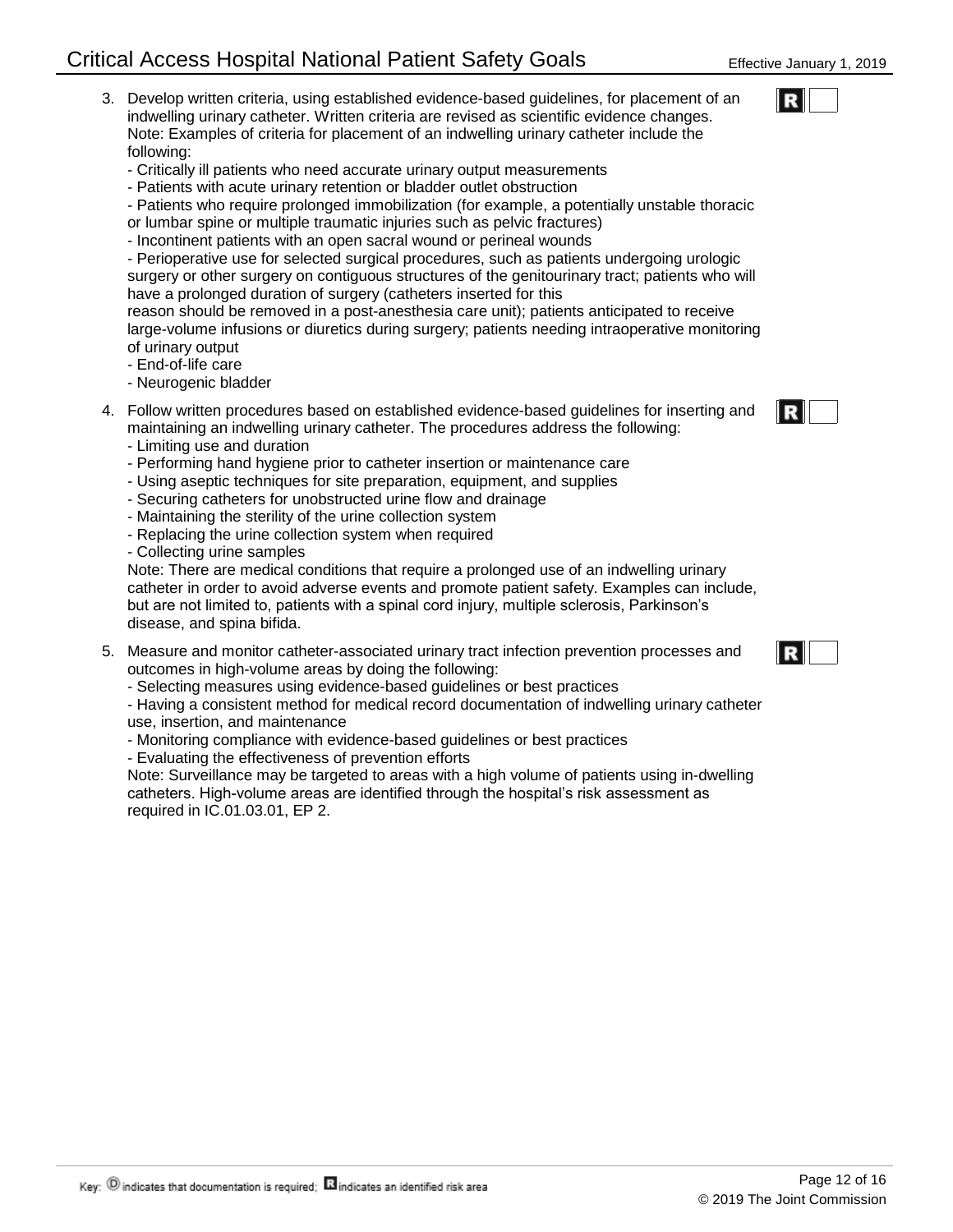## **Introduction to the Universal Protocol for Preventing Wrong Site, Wrong Procedure, and Wrong Person Surgery™**

The Universal Protocol applies to all surgical and nonsurgical invasive procedures. Evidence indicates that procedures that place the patient at the most risk include those that involve general anesthesia or deep sedation, although other procedures may also affect patient safety. Critical access hospitals can enhance safety by correctly identifying the patient, the appropriate procedure, and the correct site of the procedure.

The Universal Protocol is based on the following principles:

- Wrong-person, wrong-site, and wrong-procedure surgery can and must be prevented.

- A robust approach using multiple, complementary strategies is necessary to achieve the goal of always conducting the correct procedure on the correct person, at the correct site.

- Active involvement and use of effective methods to improve communication among all members of the procedure team are important for success.

- To the extent possible, the patient and, as needed, the family are involved in the process.
- Consistent implementation of a standardized protocol is most effective in achieving safety.

The Universal Protocol is implemented most successfully in critical access hospitals with a culture that promotes teamwork and where all individuals feel empowered to protect patient safety. A critical access hospital should consider its culture when designing processes to meet the Universal Protocol. In some critical access hospitals, it may be necessary to be more prescriptive on certain elements of the Universal Protocol or to create processes that are not specifically addressed within these requirements.

Critical access hospitals should identify the timing and location of the preprocedure verification and site marking based on what works best for their own unique circumstances. The frequency and scope of the preprocedure verification will depend on the type and complexity of the procedure. The three components of the Universal Protocol are not necessarily presented in chronological order (although the preprocedure verification and site marking precede the final verification in the time-out). Preprocedure verification, site marking, and the time-out procedures should be as consistent as possible throughout the critical access hospital.

Note: Site marking is not required when the individual doing the procedure is continuously with the patient from the time of the decision to do the procedure through to the performance of the procedure.

## **UP.01.01.01**

Conduct a preprocedure verification process.

### **--Rationale for UP.01.01.01--**

Critical access hospitals should always make sure that any procedure is what the patient needs and is performed on the right person. The frequency and scope of the verification process will depend on the type and complexity of the procedure.

The preprocedure verification is an ongoing process of information gathering and confirmation. The purpose of the preprocedure verification process is to make sure that all relevant documents and related information or equipment are:

- Available prior to the start of the procedure

- Correctly identified, labeled, and matched to the patient's identifiers

- Reviewed and are consistent with the patient's expectations and with the team's understanding of the intended patient, procedure, and site

Preprocedure verification may occur at more than one time and place before the procedure. It is up to the critical access hospital to decide when this information is collected and by which team member, but it is best to do it when the patient can be involved. Possibilities include the following:

- When the procedure is scheduled
- At the time of preadmission testing and assessment
- At the time of admission or entry into the facility for a procedure
- Before the patient leaves the preprocedure area or enters the procedure room

Missing information or discrepancies are addressed before starting the procedure.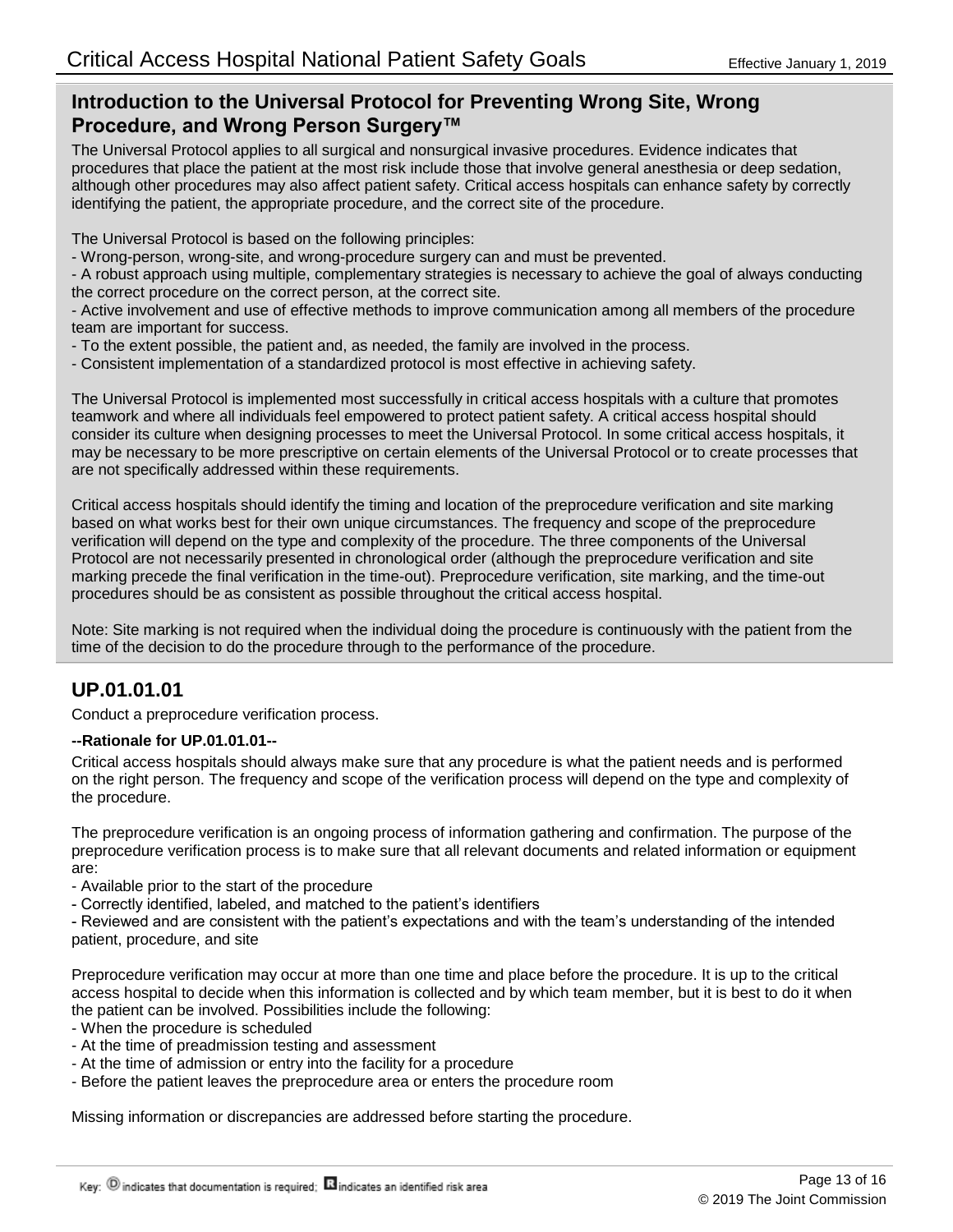### **Elements of Performance for UP.01.01.01**

1. Implement a preprocedure process to verify the correct procedure, for the correct patient, at the correct site.

Note: The patient is involved in the verification process when possible.

2. Identify the items that must be available for the procedure and use a standardized list to verify their availability. At a minimum, these items include the following:

- Relevant documentation (for example, history and physical, signed procedure consent form, nursing assessment, and preanesthesia assessment)

- Labeled diagnostic and radiology test results (for example, radiology images and scans, or pathology and biopsy reports) that are properly displayed

- Any required blood products, implants, devices, and/or special equipment for the procedure Note: The expectation of this element of performance is that the standardized list is available and is used consistently during the preprocedure verification. It is not necessary to document that the standardized list was used for each patient.

3. Match the items that are to be available in the procedure area to the patient.

## **Introduction to UP.01.02.01**

Wrong site surgery should never happen. Yet it is an ongoing problem in health care that compromises patient safety. Marking the procedure site is one way to protect patients; patient safety is enhanced when a consistent marking process is used throughout the critical access hospital. Site marking is done to prevent errors when there is more than one possible location for a procedure. Examples include different limbs, fingers and toes, lesions, level of the spine, and organs. In cases where bilateral structures are removed (such as tonsils or ovaries) the site does not need to be marked.

Responsibility for marking the procedure site is a hotly debated topic. One position is that since the licensed independent practitioner is accountable for the procedure, he or she should mark the site. Another position is that other individuals should be able to mark the site in the interests of work flow and efficiency.

There is no evidence that patient safety is affected by the job function of the individual who marks the site. The incidence of wrong-site surgery is low enough that it is unlikely that valid data on this subject will ever be available. Furthermore, there is no clear consensus in the field on who should mark the site. Rather than remaining silent on the subject of site marking, The Joint Commission sought a solution that supports the purpose of the site mark. The mark is a communication tool about the patient for members of the team. Therefore, the individual who knows the most about the patient should mark the site. In most cases, that will be the person performing the procedure.

Recognizing the complexities of the work processes supporting invasive procedures, The Joint Commission believes that delegation of site marking to another individual is acceptable in limited situations as long as the individual is familiar with the patient and involved in the procedure. These include:

-Individuals who are permitted through a postgraduate education program to participate in the procedure -A licensed individual who performs duties requiring collaborative or supervisory agreements with a licensed independent practitioner. These individuals include advanced practice registered nurses (APRNs) and physician assistants (PAs).

The licensed independent practitioner remains fully accountable for all aspects of the procedure even when site marking is delegated.

## **UP.01.02.01**

Mark the procedure site.

#### **Elements of Performance for UP.01.02.01**

1. Identify those procedures that require marking of the incision or insertion site. At a minimum, sites are marked when there is more than one possible location for the procedure and when performing the procedure in a different location would negatively affect quality or safety. Note: For spinal procedures, in addition to preoperative skin marking of the general spinal region, special intraoperative imaging techniques may be used for locating and marking the exact vertebral level.



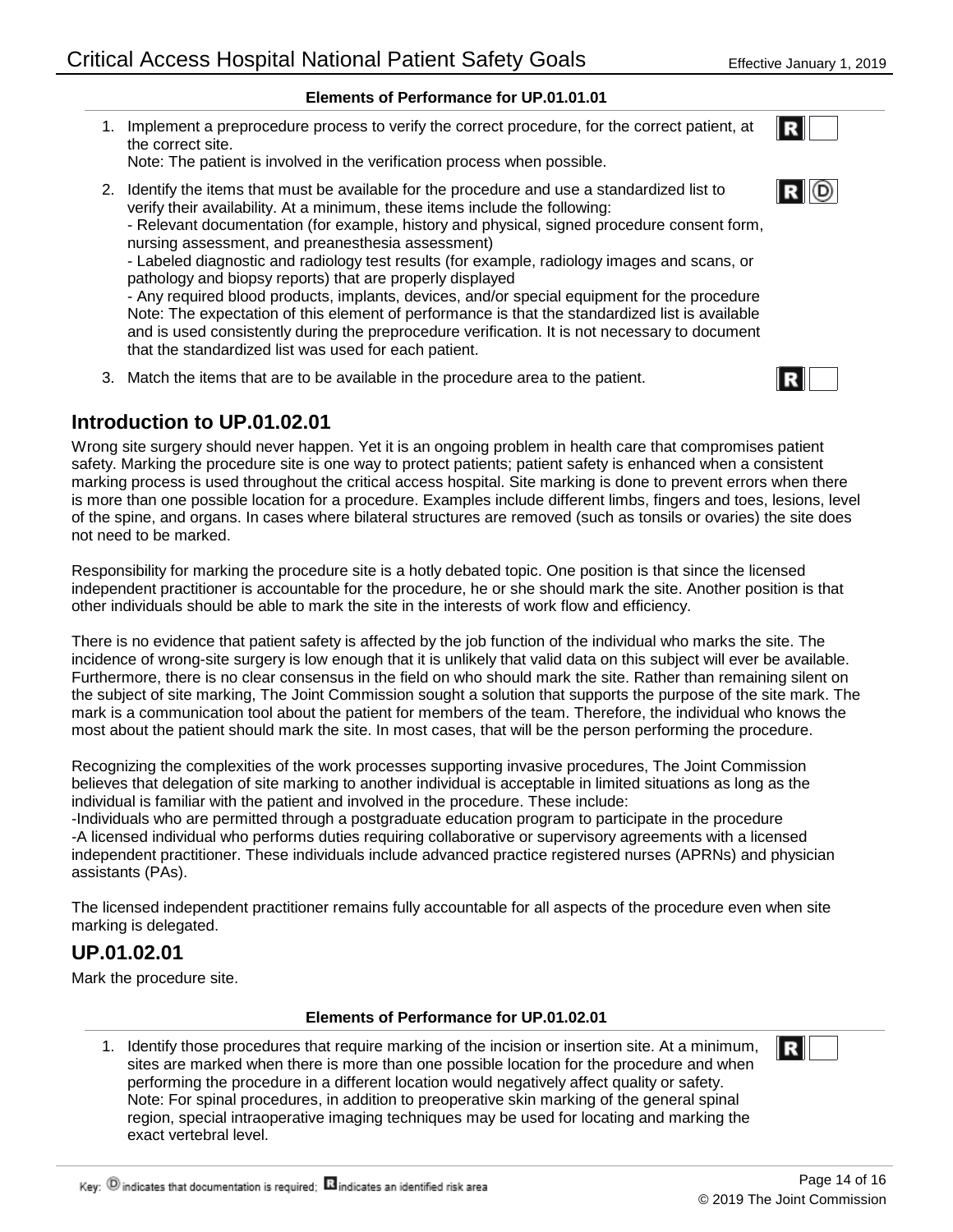- 2. Mark the procedure site before the procedure is performed and, if possible, with the patient involved.
- The procedure site is marked by a licensed independent practitioner who is ultimately 3. accountable for the procedure and will be present when the procedure is performed. In limited circumstances, the licensed independent practitioner may delegate site marking to an individual who is permitted by the organization to participate in the procedure and has the following qualifications:

- An individual in a medical postgraduate education program who is being supervised by the licensed independent practitioner performing the procedure; who is familiar with the patient; and who will be present when the procedure is performed

- A licensed individual who performs duties requiring a collaborative agreement or supervisory agreement with the licensed independent practitioner performing the procedure (that is, an advanced practice registered nurse [APRN] or physician assistant [PA]); who is familiar with the patient; and who will be present when the procedure is performed. Note: The critical access hospital's leaders define the limited circumstances (if any) in which site marking may be delegated to an individual meeting these qualifications.

The method of marking the site and the type of mark is unambiguous and is used 4. consistently throughout the critical access hospital.

Note: The mark is made at or near the procedure site and is sufficiently permanent to be visible after skin preparation and draping. Adhesive markers are not the sole means of marking the site.

5. A written, alternative process is in place for patients who refuse site marking or when it is technically or anatomically impossible or impractical to mark the site (for example, mucosal surfaces or perineum).

Note: Examples of other situations that involve alternative processes include:

- Minimal access procedures treating a lateralized internal organ, whether percutaneous or through a natural orifice

- Teeth

- Premature infants, for whom the mark may cause a permanent tattoo

## **UP.01.03.01**

A time-out is performed before the procedure.

#### **--Rationale for UP.01.03.01--**

The purpose of the time-out is to conduct a final assessment that the correct patient, site, and procedure are identified. This requirement focuses on those minimum features of the time-out. Some believe that it is important to conduct the time-out before anesthesia for several reasons, including involvement of the patient. A critical access hospital may conduct the time-out before anesthesia or may add another time-out at that time. During a time-out, activities are suspended to the extent possible so that team members can focus on active confirmation of the patient, site, and procedure.

A designated member of the team initiates the time-out and it includes active communication among all relevant members of the procedure team. The procedure is not started until all questions or concerns are resolved. The timeout is most effective when it is conducted consistently across the critical access hospital.

#### **Elements of Performance for UP.01.03.01**

- 1. Conduct a time-out immediately before starting the invasive procedure or making the incision.
- 2. The time-out has the following characteristics:
	- It is standardized, as defined by the critical access hospital.
	- It is initiated by a designated member of the team.
	- It involves the immediate members of the procedure team, including the individual performing the procedure, the anesthesia providers, the circulating nurse, the operating room technician, and other active participants who will be participating in the procedure from the beginning.





|--|